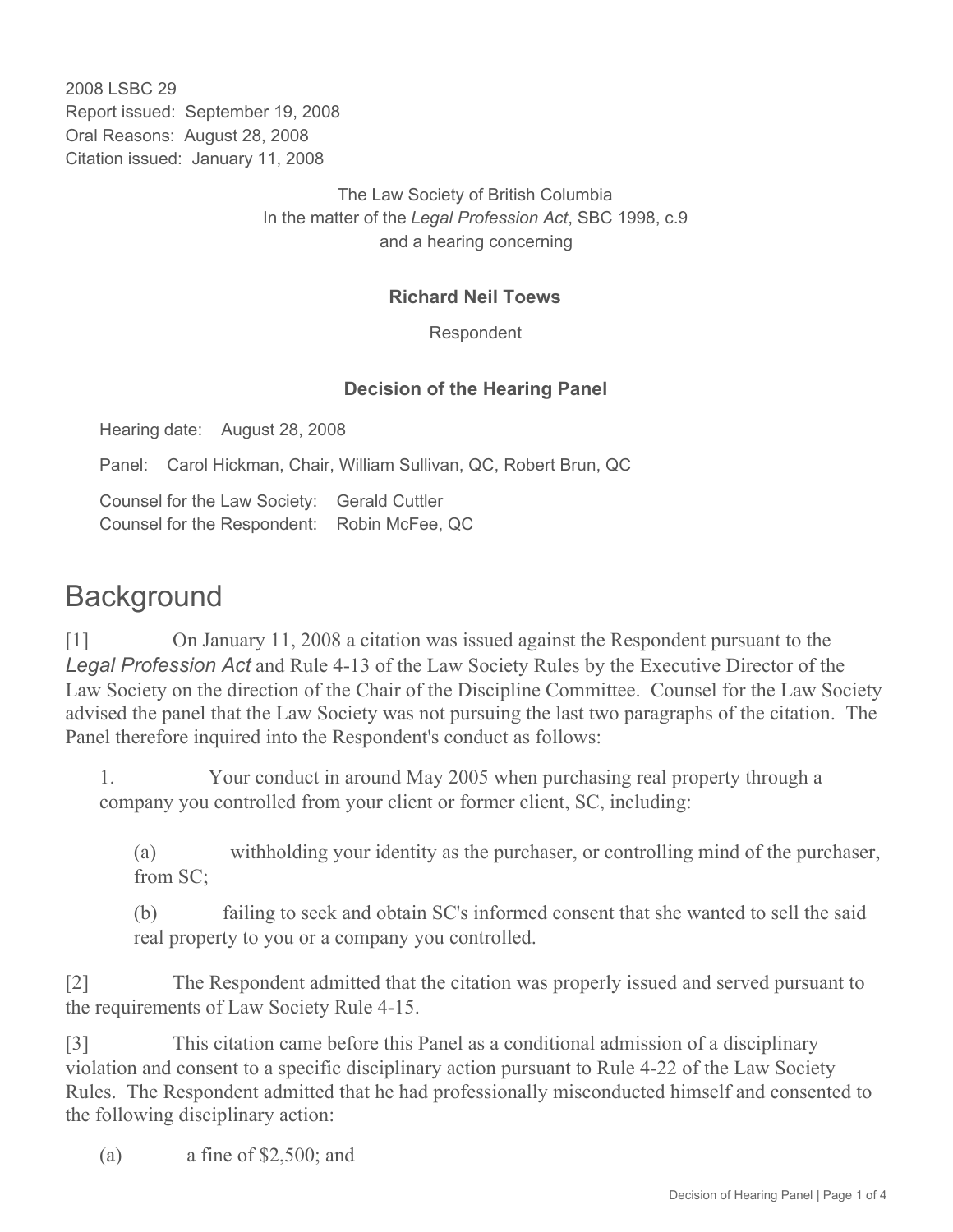(b) costs in the amount of \$3,333, both fine and costs to be paid on or before October 31, 2008.

## **Agreed Statement of Facts**

[4] An Agreed Statement of Facts was filed in these proceedings. It provided as follows:

1. The Respondent has been a member of the Law Society since June 14, 1985.

2. The complainant, SC, retained the Respondent in or about March of 2004 to prepare a separation agreement between her and her husband, JR.

3. SC and JR were separated, but the separation was amicable, and they were cooperating in the preparation of the separation agreement.

4. During the course of the Respondent's retainer, SC provided the Respondent with full details about her income, JR's income and their assets.

5. Among other things, SC told the Respondent that she believed that the value of the Squamish property she and JR owned to be about \$240,000.

6. The separation agreement was executed in April 2004. It was a term of the separation agreement that SC and JR would continue to co-own the Squamish property and that SC would continue to operate her massage therapy business from that property.

7. On June 7, 2004, the Respondent sent an account to SC for his professional services rendered in the preparation of the separation agreement and other ancillary matters, including the transfer of the former matrimonial home. SC considered certain aspects of the Respondent's account to be excessive.

8. In 2004, after the separation agreement concluded, SC and JR decided to sell the Squamish property. On June 4, 2004, SC and JR retained DS of Remax Real Estate as the listing realtor to market the Squamish property. The property was listed for sale at an asking price of \$285,000.

9. On September 4, 2004, the listing expired and the property was taken off the market.

10. On or about March 1, 2005, SC went to the Respondent's office to discuss his account. The main focus of the discussion related to the photocopying charges on the account, which totaled \$120. The Respondent offered a \$50 discount on the account, which SC accepted.

11. Subsequent to March 1, 2005, SC proceeded to list the Squamish property retaining GB as the listing realtor. The property was listed for sale on March 24, 2005 at an asking price of \$275,000. On April 19, 2005, the listing price was reduced to \$260,000.

12. On or about May 5, 2005, DS, a real estate agent in Squamish, was asked by the Respondent to write up an Offer to Purchase the Squamish property for \$225,000 in the name of LNA Properties Ltd. The Respondent told DS that he wanted the offer to be in the name of LNA Properties Ltd. because he had previous dealings with the seller and did not want the seller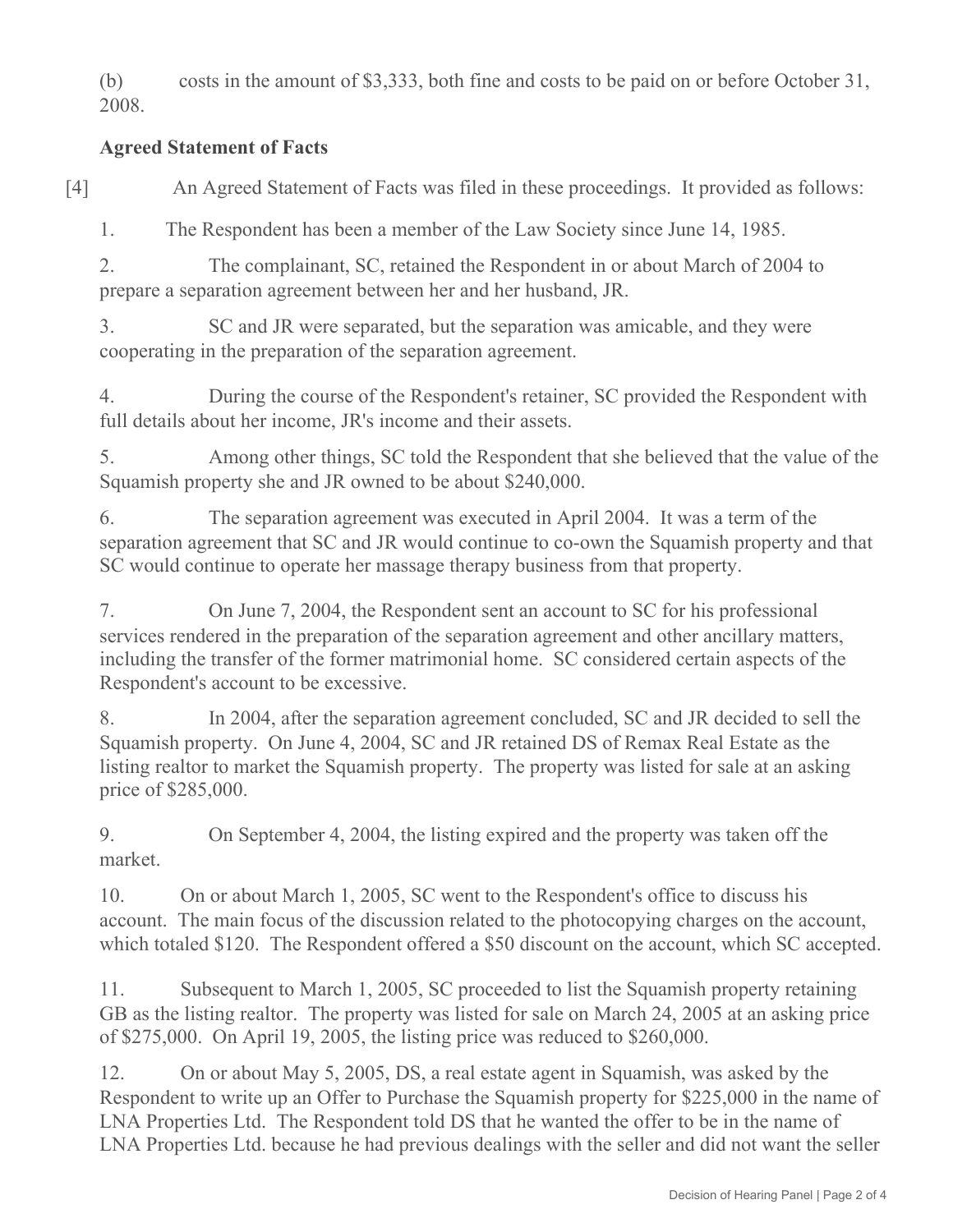to know about his involvement. He also said that Squamish was a small community and he preferred that his private business was not generally known.

13. At the time the initial offer in the name of LNA Properties Ltd. was presented, the Respondent was aware of an appraisal that had been obtained on an adjacent lot, which was raw land only, appraising the probable fair market value of the adjacent lot at \$225,000 as at March 18, 2005.

14. On May 6, 2005 DS presented the Offer to Purchase on behalf of LNA Properties Ltd. for \$225,000 to GB.

15. When GB presented this offer to SC, SC asked her to find out who was behind the offer. GB then contacted DS and asked her who the buyer was. In response, DS told GB that her client did not want the vendor to know who the purchaser was. GB subsequently reported to SC that she spoke with the buyer's agent, DS, who advised that her client did not want SC to know his identity.

16. SC subsequently agreed to sell the Squamish property to LNA Properties Ltd. for \$247,500, without knowing that the Respondent was the principal of the purchaser, LNA Properties Ltd.

17. The Respondent admits that he professionally misconducted himself in an around May 2005, when he purchased the Squamish property from his former client, SC, through LNA Properties Ltd., a company that he controlled:

(a) without disclosing to SC that he was the principal, and controlling mind, of LNA Properties Ltd.; and

(b) failing to seek and obtain SC's informed consent that she wanted to sell the said real property to a company that the Respondent controlled.

[5] After considering the circumstances set out in the Agreed Statement of Facts and having heard the submissions of counsel, the Panel accepts the admission and finds the Respondent has committed professional misconduct.

[6] The Agreed Statement of Facts dated May 30, 2008 provides in paragraph 17 an admission by the Respondent that he professionally misconducted himself, first in failing to disclose that he was, in essence, the offeror and, second, "failing to seek and obtain SC's informed consent that she wanted to sell the said real property to a company that Mr. Toews controlled." This quote is identical wording to that used in allegation 1(b) of the Schedule to citation addressed to the Respondent and dated January 11, 2008.

[7] The Panel believes it is appropriate to mention that their decision is not to be taken as a precedent that, in all cases where a lawyer is offering to purchase an asset from a former client, in addition to disclosure of the lawyer's interest, that lawyer must both "seek and obtain informed consent" before proceeding with the matter. That will depend on all of the circumstances in each case.

[8] The Panel finds the penalty proposed by the Respondent, and recommended by the Discipline Committee, to be appropriate in all of the circumstances.